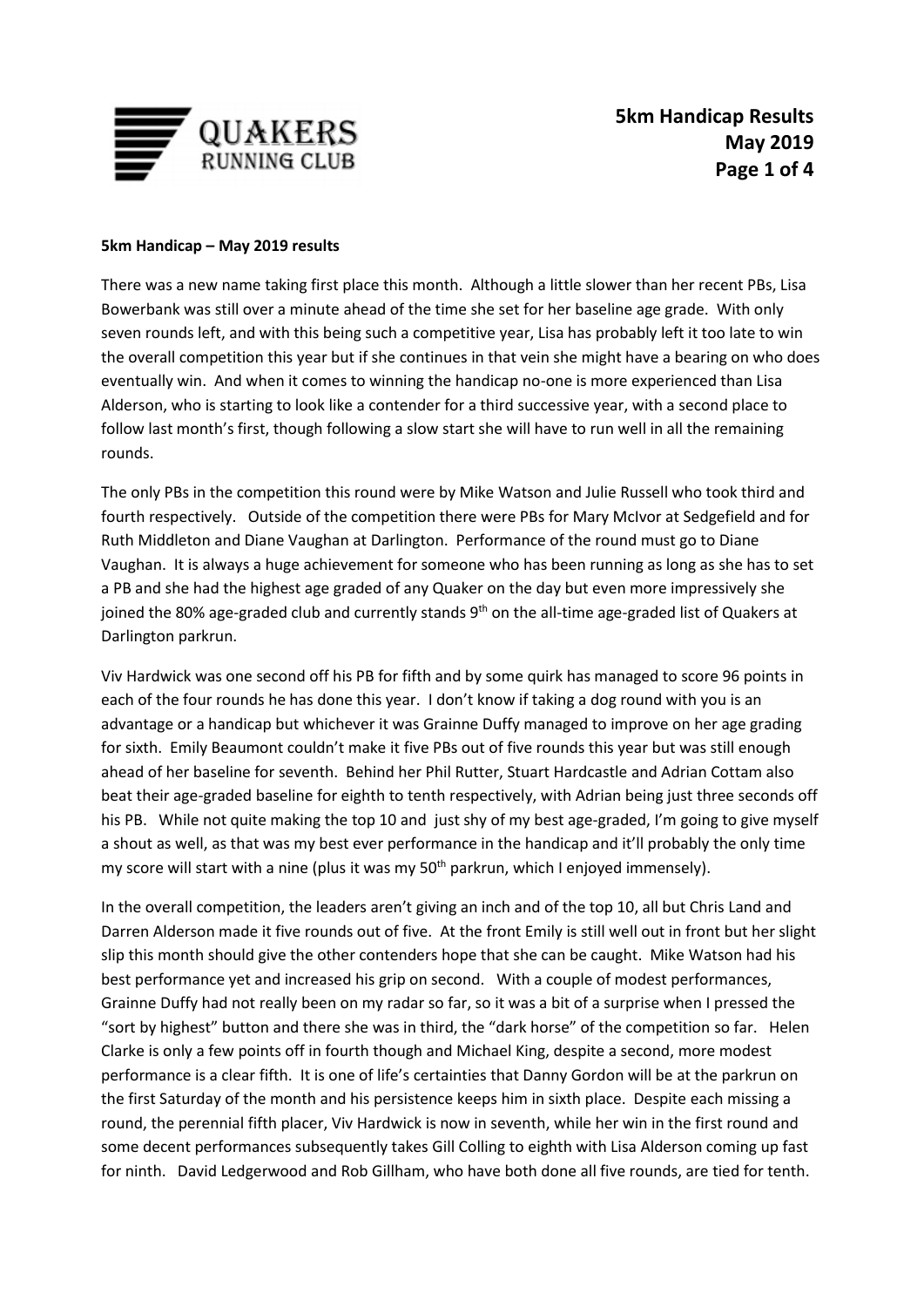There are of course trophies for first, second and third in this competition and, as I always like to point out, in addition to the top 10 there are lots of others who have done fewer rounds but who have scored well in the rounds that they have done and who are therefore still in the mix. Previous experience suggests that it will probably take around 850 points to get on the podium; there are still over 40 people who could potentially do that.

| Name                     | <b>Baseline</b> | May   | Ratio  | <b>Points</b> |
|--------------------------|-----------------|-------|--------|---------------|
| Lisa Bowerbank           | 52.79           | 55.87 | 1.0583 | 100           |
| Lisa Alderson            | 55.92           | 58.31 | 1.0427 | 99            |
| Mike Watson              | 62.53           | 64.09 | 1.0249 | 98            |
| <b>Julie Russell</b>     | 70.28           | 71.31 | 1.0147 | 97            |
| <b>Viv Hardwick</b>      | 69.28           | 70.07 | 1.0114 | 96            |
| <b>Grainne Duffy</b>     | 58.28           | 58.74 | 1.0079 | 95            |
| <b>Emily Beaumont</b>    | 56.25           | 56.68 | 1.0076 | 94            |
| <b>Phil Rutter</b>       | 66.89           | 67.33 | 1.0066 | 93            |
| <b>Stuart Hardcastle</b> | 75.92           | 76.35 | 1.0057 | 92            |
| <b>Adrian Cottam</b>     | 67.50           | 67.67 | 1.0025 | 91            |
| lan Bond                 | 79.09           | 78.71 | 0.9952 | 90            |
| Julie Bell               | 69.03           | 68.63 | 0.9942 | 89            |
| <b>Neil Gooding</b>      | 69.79           | 69.10 | 0.9901 | 88            |
| <b>April Corbett</b>     | 66.80           | 66.02 | 0.9883 | 87            |
| <b>Helen Clarke</b>      | 56.96           | 56.21 | 0.9868 | 86            |
| lan Hart                 | 72.92           | 71.93 | 0.9864 | 85            |
| <b>Gill Colling</b>      | 66.34           | 65.34 | 0.9849 | 84            |
| Dave Whittle             | 73.44           | 72.27 | 0.9841 | 83            |
| Sally Watson             | 46.45           | 45.62 | 0.9821 | 82            |
| <b>Rob Dent</b>          | 71.29           | 69.87 | 0.9801 | 81            |
| Clare Dixon              | 43.30           | 41.30 | 0.9538 | 80            |
| Danny Gordon             | 75.84           | 72.13 | 0.9511 | 79            |
| Lin Gossage              | 60.78           | 57.71 | 0.9495 | 78            |
| <b>Marc Ellis</b>        | 81.08           | 76.87 | 0.9481 | 77            |
| <b>Brian Dixon</b>       | 63.66           | 59.95 | 0.9417 | 76            |
| <b>Michael King</b>      | 55.00           | 51.74 | 0.9407 | 75            |
| Peter Rowley             | 71.94           | 67.67 | 0.9406 | 74            |
| David Ledgerwood         | 59.23           | 55.55 | 0.9379 | 73            |
| Dave Thompson            | 74.87           | 69.87 | 0.9332 | 72            |
| Rob Gillham              | 71.17           | 66.01 | 0.9275 | 71            |
| Rebecca Bowes            | 66.05           | 60.40 | 0.9145 | 70            |
| <b>Alison Hardwick</b>   | 68.38           | 62.17 | 0.9092 | 69            |
| Janette Croft            | 58.33           | 52.93 | 0.9074 | 68            |
| lan Scott                | 66.24           | 59.33 | 0.8957 | 67            |
| Michelle Dale            | 51.92           | 46.22 | 0.8902 | 66            |
| Lisa Jenkins             | 56.24           | 49.10 | 0.8730 | 65            |
| Elizabeth Kennedy        | 65.62           | 57.09 | 0.8700 | 64            |
| Paul Ryan                | 53.29           | 43.24 | 0.8114 | 63            |
| Emma Joyeux              | 57.14           | 46.19 | 0.8084 | 62            |
| Lee Morris               | 52.33           | 41.02 | 0.7839 | 61            |
| <b>Fred Tennant</b>      | 71.03           | 55.61 | 0.7829 | 60            |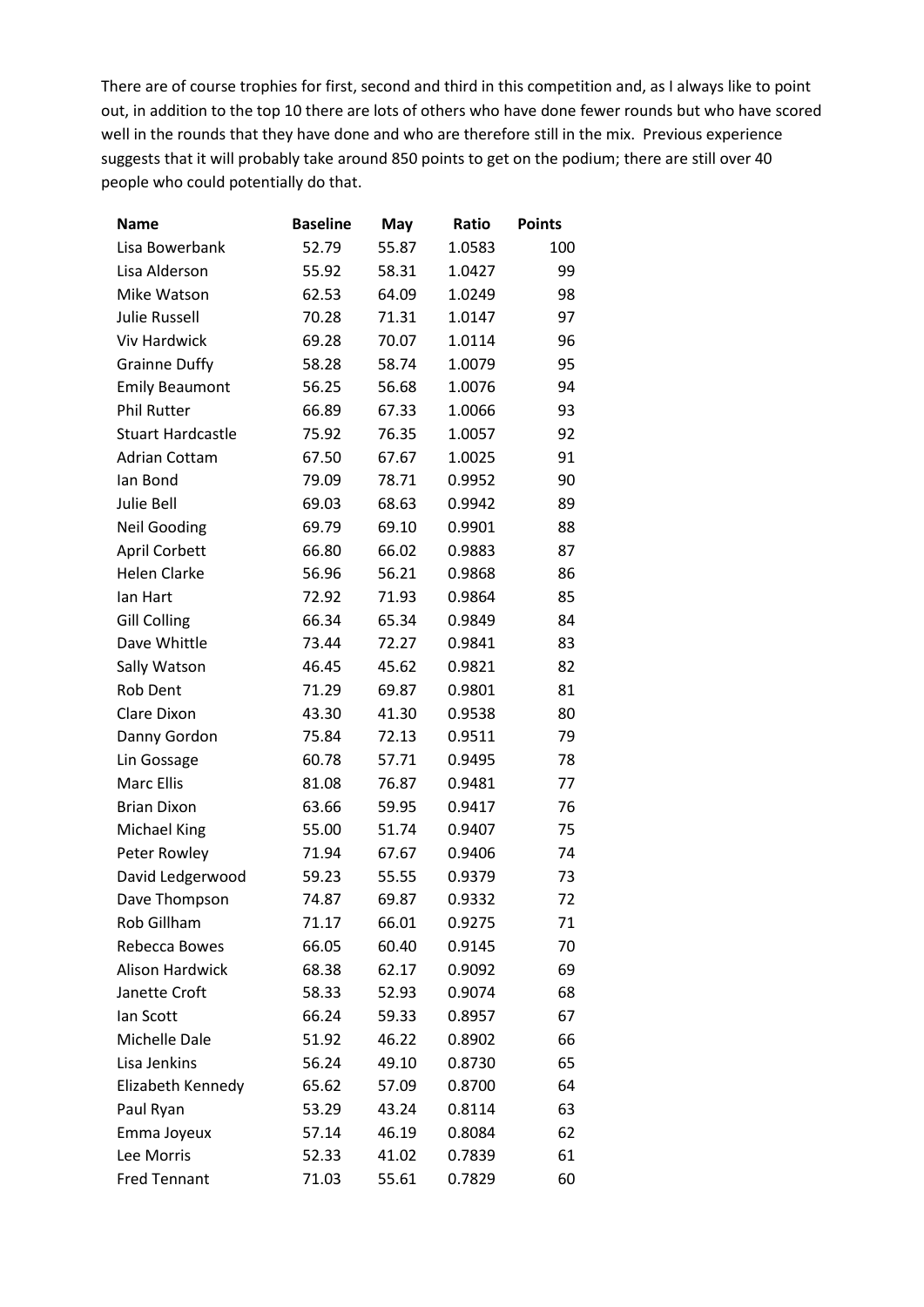| Claire Chapman | 65.44 | 50.10 | 0.7656 | 59 |
|----------------|-------|-------|--------|----|
| Dave Jones     | 77.81 | 53.42 | 0.6865 | 58 |
| Andrew Dixon   | 61.18 | 37.80 | 0.6178 | 57 |

|                | <b>Name</b>              | Jan              | Feb | <b>March</b>     | <b>April</b>     | May       | <b>Total</b> |
|----------------|--------------------------|------------------|-----|------------------|------------------|-----------|--------------|
| $\mathbf{1}$   | <b>Emily Beaumont</b>    | 98               | 99  | 99               | 99               | 94        | 489          |
| $\overline{2}$ | Mike Watson              | 92               | 88  | 93               | 95               | 98        | 466          |
| 3              | <b>Grainne Duffy</b>     | 82               | 93  | 92               | 77               | 95        | 439          |
| 4              | <b>Helen Clarke</b>      | 60               | 98  | 98               | 92               | 86        | 434          |
| 5              | Michael King             | 95               | 95  | 91               | 74               | 75        | 430          |
| 6              | Danny Gordon             | 79               | 90  | 85               | 76               | 79        | 409          |
| 7              | <b>Viv Hardwick</b>      | 96               | 0   | 96               | 96               | 96        | 384          |
| 8              | <b>Gill Colling</b>      | 100              | 0   | 97               | 93               | 84        | 374          |
| 9              | Lisa Alderson            | 0                | 84  | 80               | 100              | 99        | 363          |
| 10             | David Ledgerwood         | 77               | 75  | 69               | 68               | 73        | 362          |
| 11             | Rob Gillham              | 56               | 73  | 79               | 83               | 71        | 362          |
| 12             | <b>Stuart Hardcastle</b> | 81               | 96  | $\boldsymbol{0}$ | 88               | 92        | 357          |
| 13             | Rob Dent                 | 89               | 91  | $\boldsymbol{0}$ | 90               | 81        | 351          |
| 14             | Dave Thompson            | 84               | 97  | 94               | $\pmb{0}$        | 72        | 347          |
| 15             | lan Hart                 | 88               | 0   | 71               | 85               | 85        | 329          |
| 16             | Chris Land               | 87               | 86  | 89               | 67               | $\pmb{0}$ | 329          |
| 17             | Darren Alderson          | 73               | 79  | 83               | 84               | $\pmb{0}$ | 319          |
| 18             | Dave Jones               | 83               | 74  | 90               | $\pmb{0}$        | 58        | 305          |
| 19             | Peter Rowley             | 69               | 0   | 78               | 79               | 74        | 300          |
| 20             | <b>Phil Rutter</b>       | 91               | 0   | $\boldsymbol{0}$ | 94               | 93        | 278          |
| 21             | Julie Bell               | 86               | 0   | $\boldsymbol{0}$ | 89               | 89        | 264          |
| 22             | <b>Brian Dixon</b>       | 0                | 92  | 95               | 0                | 76        | 263          |
| 23             | <b>Neil Gooding</b>      | 0                | 0   | 87               | 86               | 88        | 261          |
| 24             | lan Bond                 | 0                | 77  | 0                | 87               | 90        | 254          |
| 25             | Paul Ryan                | 59               | 66  | $\boldsymbol{0}$ | 63               | 63        | 251          |
| 26             | Sally Singleton          | 0                | 83  | 86               | 82               | $\pmb{0}$ | 251          |
| 27             | Dave Whittle             | 78               | 89  | $\boldsymbol{0}$ | $\pmb{0}$        | 83        | 250          |
| 28             | April Corbett            | 68               | 0   | 0                | 91               | 87        | 246          |
| 29             | Janette Croft            | $\boldsymbol{0}$ | 87  | 82               | $\boldsymbol{0}$ | 68        | 237          |
| 30             | <b>Nicola Darling</b>    | 75               | 0   | 83               | 72               | 0         | 230          |
| 31             | Lin Gossage              | 0                | 72  | 0                | 73               | 78        | 223          |
| 32             | Richie Payne             | 61               | 71  | 81               | 0                | 0         | 213          |
| 33             | <b>Fred Tennant</b>      | 70               | 0   | 0                | 81               | 60        | 211          |
| 34             | Alison Hardwick          | 58               | 0   | 0                | 75               | 69        | 202          |
| 35             | <b>Michael Kipling</b>   | 0                | 100 | 0                | 97               | 0         | 197          |
| 36             | Lee Morris               | 0                | 0   | 70               | 64               | 61        | 195          |
| 37             | Rebecca Howard           | 0                | 94  | 100              | 0                | 0         | 194          |
| 38             | Hannah Alderson          | 94               | 0   | 0                | 98               | 0         | 192          |
| 39             | Adrian Cottam            | 99               | 0   | 0                | 0                | 91        | 190          |
| 40             | Andrew Vernon            | 97               | 0   | 88               | 0                | 0         | 185          |
| 41             | <b>Julie Russell</b>     | 0                | 81  | 0                | 0                | 97        | 178          |
| 42             | Malcolm Hewitson         | 90               | 76  | 0                | 0                | 0         | 166          |